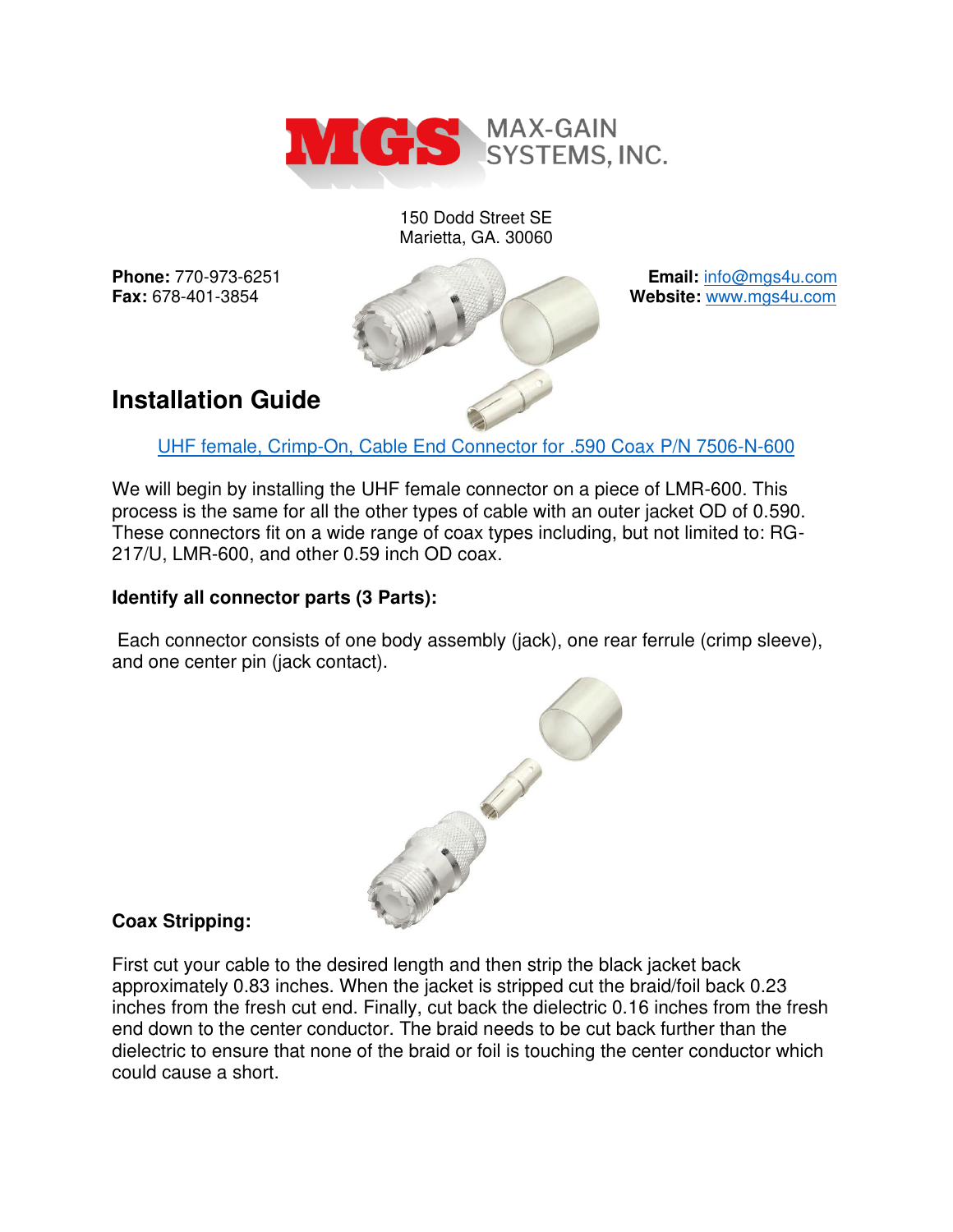Note: Do not nick the braid, dielectric, and center conductor if at all possible. Tinning of the center conductor is not necessary if contact is to be crimped. For solder method, tin the center conductor if the center is stranded. twist the center conductor very tightly prior to tinning.



#### **Install Method Selection:**

Slide the outer ferrule onto the coax as shown below. Flare the braid slightly to allow insertion of the connector main body. Important: Do not comb out braid.

Place the center contact on the center conductor of the coax so that it butts against the cable dielectric. The center conductor should be visible through the solder / inspection hole of the contact. Solder contact in place as follows:

#### **Crimp-on the Ferrule**

Use the **7505-HANDLE-600** crimp handle for the ferrule. (DO NOT CRIMP / CRUSH THE CENTER PIN)